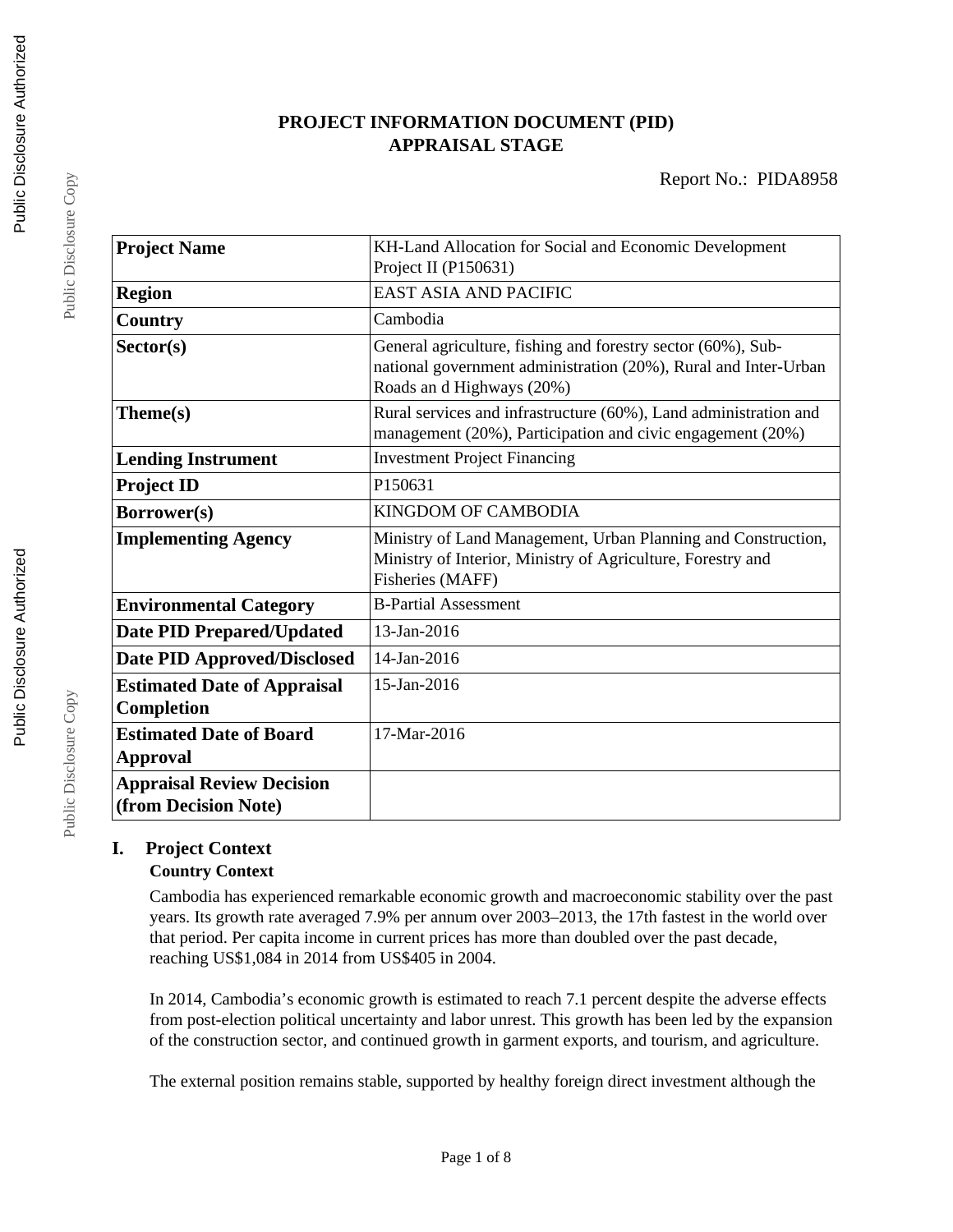current account deficit (excluding official transfers) is expected to widen slightly, reaching 11.7 percent of gross domestic product this year due to rising imports. The foreign direct investment inflows are increasing with the return of greater labor market stability and investors' renewed appetite for the construction and real estate sectors, leading to rising construction materials imports. Consumption goods imports have also picked up, driven mainly by vehicle and petroleum product imports. Gross international reserves have risen rapidly, reaching a record level of US\$4.6 billion or about 4.0 months of imports by end-2014. With continuing depressed food prices and the recent decline in oil prices, inflation eased significantly to 1.2 percent year-on-year by end-2014, compared to 4.6 percent at the end of 2013.

As a result of strong growth, the level of poverty was more than halved over seven years from 53 percent in 2004 to 18.6 percent in 2012, and far exceeding the country's Millennium Development Goal. This performance has been achieved after Cambodia managed its historical transition from a planned economy towards a market-based economy and ended its decades long of conflicts and wars. Cambodia's openness began with its membership in the Association of Southeast Asian Nations in 1999 and its accession to the World Trade Organization in October 2004.

Despite the very impressive economic progress, Cambodia is still one of the poorest countries in Southeast Asia. In addition, in spite of the large reduction in poverty, these hard won gains remain fragile. The vast majority of the families who were lifted out of poverty did so only by a small margin, implying that those families moved from being poor to being just "near-poor" and are at high risk of falling back into poverty. For example, the loss of just 1,200 riel per person per day in income (about US\$0.30) would throw an estimated three million people back into poverty, doubling the country poverty level to 40 percent from 20.5 percent.

The World Bank has not engaged in any new lending to Cambodia since 2011.

Following formal request by the government that LASED II will feature among priority future projects under the WBG's upcoming CEN, preparation activities for the LASED II Project have been well underway. Ongoing projects, such as the Land Allocation for Social and Economic Development (LASED) Project, were continued but no new project financing have since been approved. The delays and potential interruption in the processing of the proposed project, however, pose a significant threat to the sustainability and the achievements of the LASED Project and the objective of long-term poverty reduction among the existing project beneficiaries.

#### **Sectoral and institutional Context**

The Cambodian Constitution (1993) guarantees the right to private property, including full ownership of land to Khmer citizens. The Land Law (2001) provides the legal basis to achieve legal recognition of ownership rights to land. The 2002 Interim Paper on Strategy of Land Policy Framework, the 2003 Policy Paper on Social Concessions in the Kingdom of Cambodia and the 2009 Declaration of the Royal Government on Land Policy underline the importance of distribution of state lands to landless and land poor households. The government's national development strategy (the Rectangular Strategy for Growth, Employment, Equity, and Efficiency) recognizes land reform as a priority for growth in the agricultural sector, and targets for land reform and distribution are set in the National Strategic Development Plan 2009-2013.

Improving access to agriculture and residential land remains a key issue in Cambodia's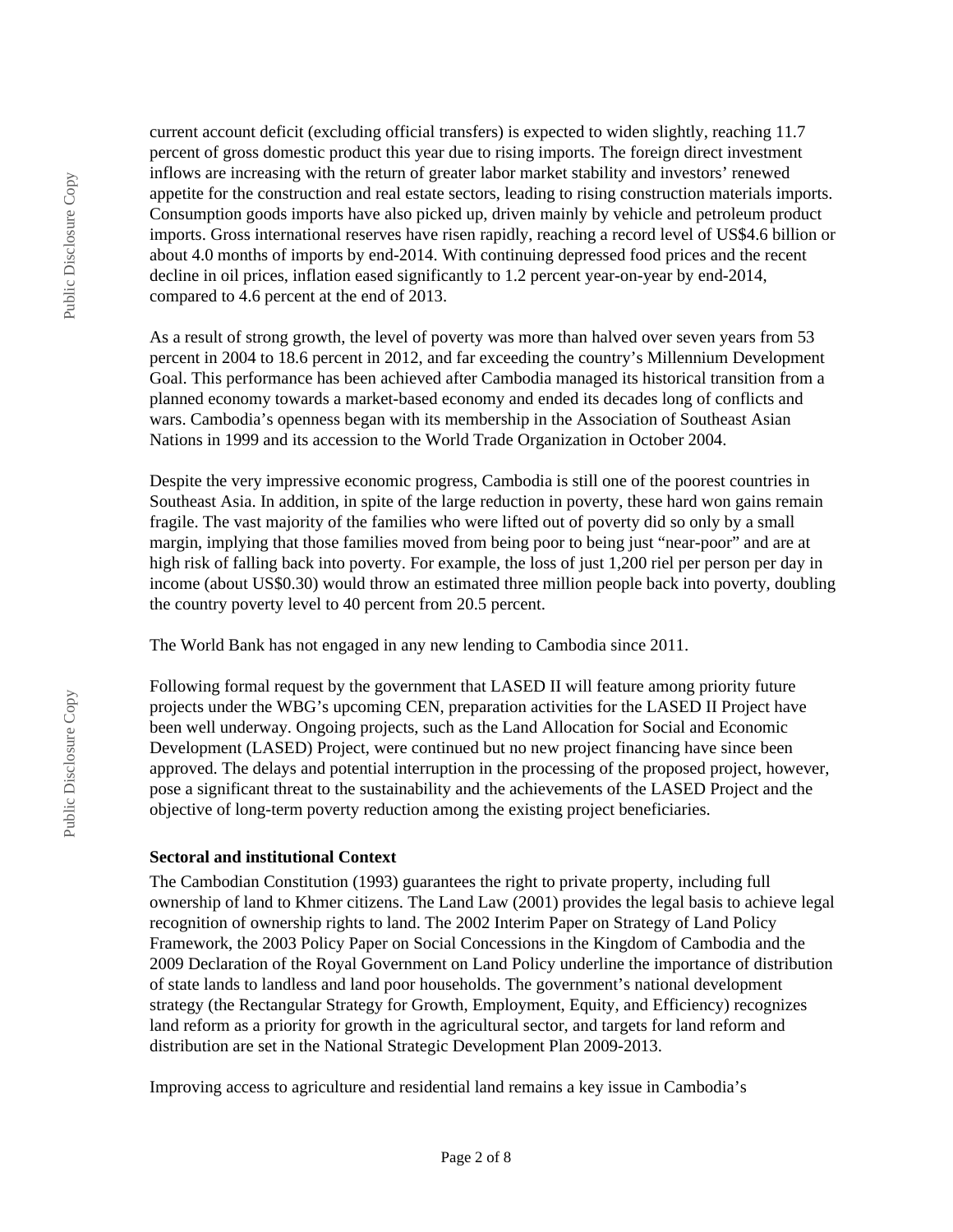development agenda as 80% of the total population live in the rural areas. In 2011, Cambodia's poor people who lived under US\$1.15 per day were about 3 million and the near-poor who lived under US\$2.3 per day were about 8.1 million, with about 90 percent of them living in rural areas. The majority or 66 percent of the rural population depends on agriculture for their livelihood, however more than 10 percent are landless and a large share of the rural population cultivates less than 0.5 ha which on average provides for less than half of the basic nutritional needs for a typical rural family. Two thirds of the country's rural households still face seasonal food shortages each year. Improving productivity and increasing production are important issues for all of Cambodia's farmers.

The Bank-assisted LASED Project and associated Japan Social Development Fund (JSDF) grantfunded project activities have been a cornerstone of Cambodia's Social Land Concession (SLC) Program. These four Bank-funded projects, (a) LASED Project; (b) Wathnakpheap's "Strengthening Good Governance in Land Distribution Project" (TF091833); (c) Habitat for Humanity International - Cambodia's "Strengthening Civil Society - Government Partnership to Deliver Land Tenure Security Project" (TF091836); and (d) Life with Dignity's "Community Empowerment through Access to Land Project" (TF091839), have supported the distribution of state private lands to landless and land poor people. In addition to these, the government is also implementing a large-scale land distribution to retired soldiers of the armed forces and their families. The program aims to transfer several hundred thousand hectares of private state land through SLCs to landless and land poor. Recipients are selected using the established poverty identification process (IDPoor), with beneficiaries being within the bottom 40% of the population. The government has recognized the significant and potential contribution of SLCs to poverty reduction and is committed to scaling up the program.

The process for updating the Land Policy is ongoing and initial drafts highlight the importance of SLCs for poverty reduction and development. The land and services link is recognized, emphasizing the need for infrastructure development and (agriculture) livelihood support services. A renewed approach of state land identification and mapping has also been announced, in line with the objective to secure state assets. This would, in the medium and long term, open the door for new land allocation approach, including SLCs of different forms.

Sustainability is at the center of government, as well as of the LASED Project. SLC projects do not only allocate land but are expected to provide the required infrastructure and deliver the necessary support services to ensure benefits from the land allocated. These key features are reflected in the government's agricultural extension policy and the attention and support that agricultural cooperatives and related savings and credit groups receive. The project would reinforce these and further improve the sustainability measures in the beneficiary sites.

#### **II. Proposed Development Objectives**

The project development objective is to help improve the target beneficiaries' access to agriculture resources and selected infrastructure and social services in project communities.

## **III. Project Description**

**Component Name** Project Description **Comments (optional)**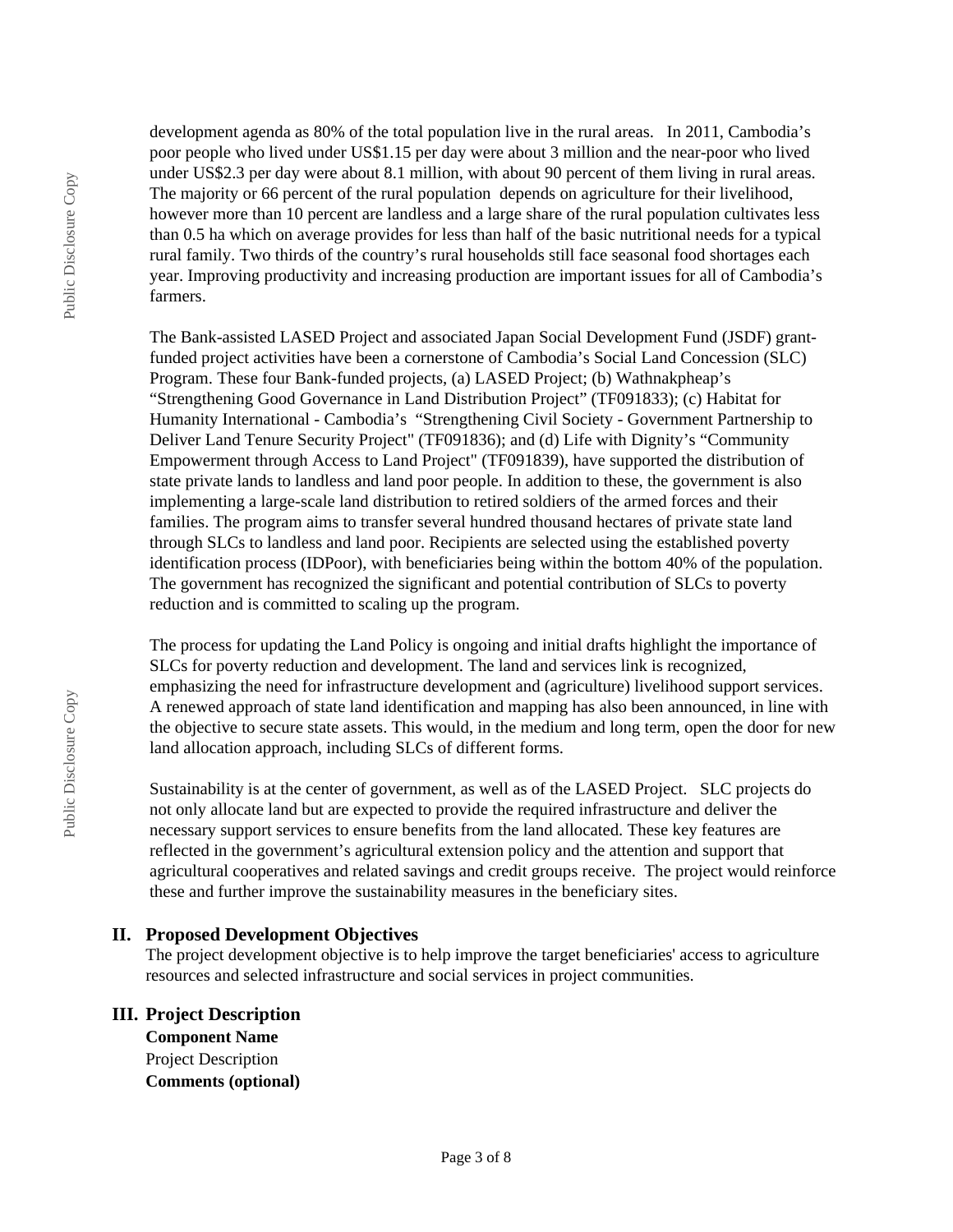The project would cover a total of 14 SLC sites in the five provinces of Kratie, Kampong Cham, Kampong Thom, Kampong Chhnang and Kampong Speu. These sites include the eight (8) sites under the LASED Project, five (5) sites funded under the Bank-administered Japan Social Development Fund (JSDF) and one (1) new site in Kampong Thom Province. The total area to be covered is approximately 17,000 hectares, benefiting some 5,150 families. The project would build on the successful implementation and experiences of the previous projects and good practices in the sector. It would address the remaining priority needs of beneficiaries by providing a package of agricultural technology assistance and infrastructure support to make their lands productive and sustainable.

#### **Component Name**

Component 1: Infrastructure and Livelihood Systems **Comments (optional)** N/A

#### **Component Name**

Sub-Component 1.1: Social Land Concession Investment Planning and Prioritization

#### **Comments (optional)**

This would support the: (a) participatory preparation and updating of SLC plans for the new and existing sites, respectively; (b) identification, prioritization and planning of appropriate technology and infrastructure investments, including the overall project baseline data and monitoring requirements; and (c) processing of land titles for eligible land recipients in the existing sites.

#### **Component Name**

Sub-Component 1.2: Land Preparation and Infrastructure Development

#### **Comments (optional)**

This would support the settling-in requirements as well as the required land preparation and prioritized infrastructure investments in the SLC sites. These include the: (a) provision of settling-in assistance to newly-installed land recipients; (b) provision of initial land preparation assistance including a first cover crop; and (c) provision of productive and social community infrastructure investments such as rural roads, small-scale irrigation systems, rural water supply, school buildings, teachers' houses, health posts and community centers, among others.

#### **Component Name**

Sub-Component 1.3: Agriculture and Livelihood Development

#### **Comments (optional)**

This would support the consolidation and further improvement of agricultural production systems, livelihoods and food security of land recipients, including facilitation and provision of support services and technical assistance. These would include support for the: (a) community organizing and development; (b) provision of agricultural service and extension support following a pluralistic service provider approach; (c) establishment of farmer-managed demonstration plots and model farms; (d) establishment and/or strengthening of farmers organization, agriculture cooperatives, production and marketing groups and other community interest groups; and (e) provision of community fund to strengthen successful local initiatives.

#### **Component Name**

Component 2: Project Management

#### **Comments (optional)**

This component would support project administration and coordination activities. It would ensure in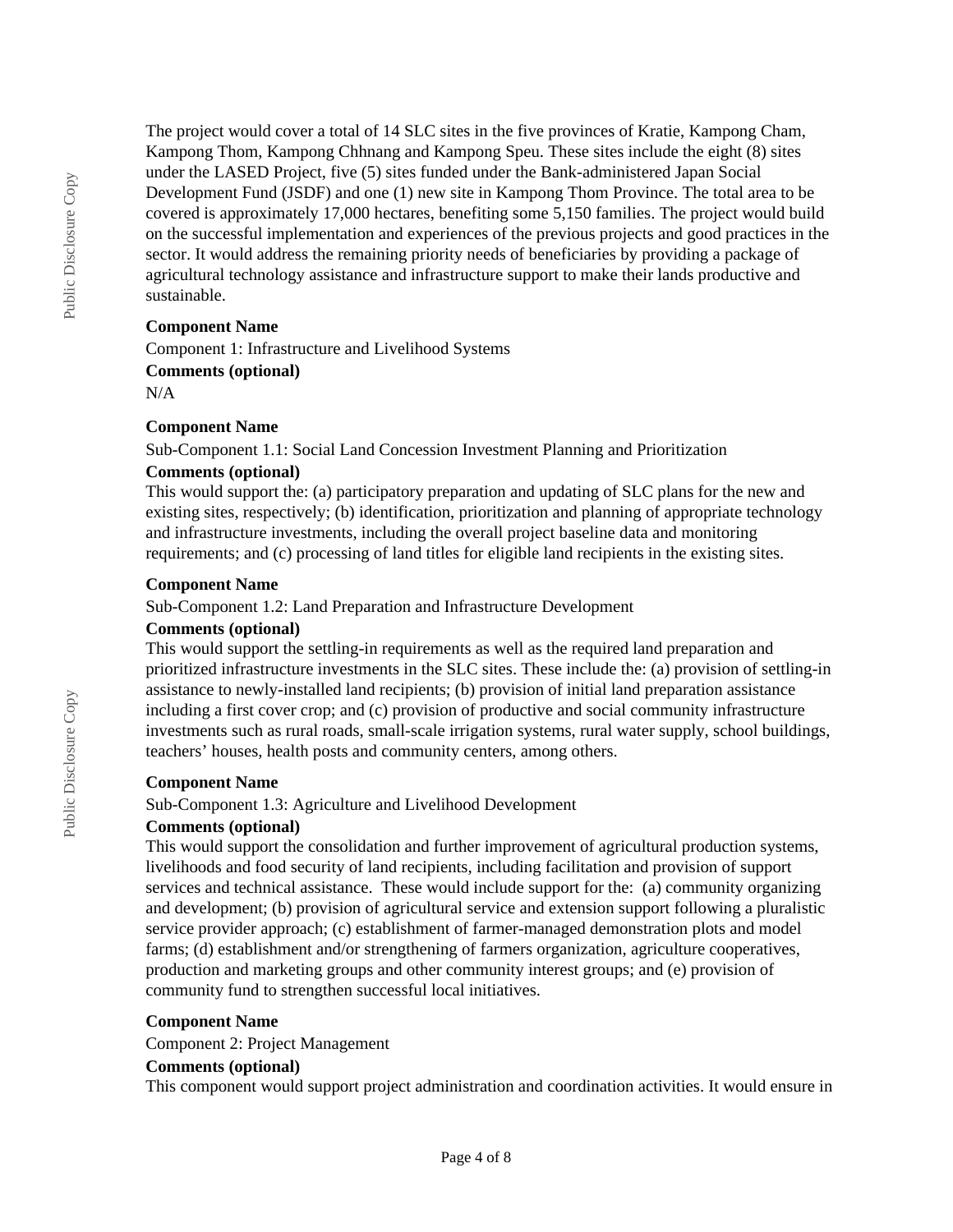particular the timely and transparent flow of funds, procurement, auditing and reporting. It would also support project implementing entities at all levels (including communes) to further strengthen their fiduciary, administrative and reporting capacities. Specific attention and support would also be provided to strengthen the project's M&E system, and enhance the project and SLC-related management information system as input to the SLC planning and prioritization. Support would include technical assistance, training, incremental operating costs, vehicles and equipment, among others.

#### **Component Name**

Component 3: Contingent Emergency Response

#### **Comments (optional)**

An initial allocation of zero dollars, is part of IDA's support to an Immediate Response Mechanism (IRM) in Cambodia. The IRM allows reallocation of a portion of undisbursed balances of IDAfinanced investment projects for recovery and reconstruction support following a formal Government request in the event of an eligible emergency. With IDA's support, Cambodia is developing its Emergency Response Manual (ERM). The ERM will detail eligible uses, financial management, procurement, safeguard and any other necessary implementation arrangements. The preparation and acceptance of the ERM is a condition prior to disbursement of any funds reallocated to this component. The ERM will also serve as the component's operation manual. If activated,PDO and RF may be amended under Level 2 restructuring.

## **IV. Financing** *(in USD Million)*

| <b>Total Project Cost:</b>                  | 26.86 | Total Bank Financing: 25.06 |  |
|---------------------------------------------|-------|-----------------------------|--|
| Financing Gap:                              | 0.00  |                             |  |
| <b>For Loans/Credits/Others</b>             |       | <b>Amount</b>               |  |
| <b>BORROWER/RECIPIENT</b>                   |       | 1.80                        |  |
| International Development Association (IDA) |       | 25.06                       |  |
| Total                                       |       | 26.86                       |  |

## **V. Implementation**

The project builds on the same institutional arrangements, implementation structure and operating guidelines under the LASED Project, but with some additional activities and stakeholders to reflect the focus on supporting sustainable development of the SLC households. The shift of focus, however, would not depart much from the original design, which had benefited from substantial consultations and discussion with the government and other stakeholders. As such, the project would be implemented within the overall framework of existing guidelines, Project Implementation Manual (PIM) and Community Operations Manual (COM), which have been updated to operationalize the project design and achieve its development objective.

## NATIONAL LEVEL

The General Secretariat for Social Land Concession (GSSLC) of the Ministry of Land Management, Urban Planning and Construction (MLMUPC) would continue to be responsible for the overall coordination and management of the project, with the Secretariat of the National Committee for Sub-National Democratic Development (NCDDS) of the Ministry of Interior (MoI) responsible for the major procurement and overall financial management reporting.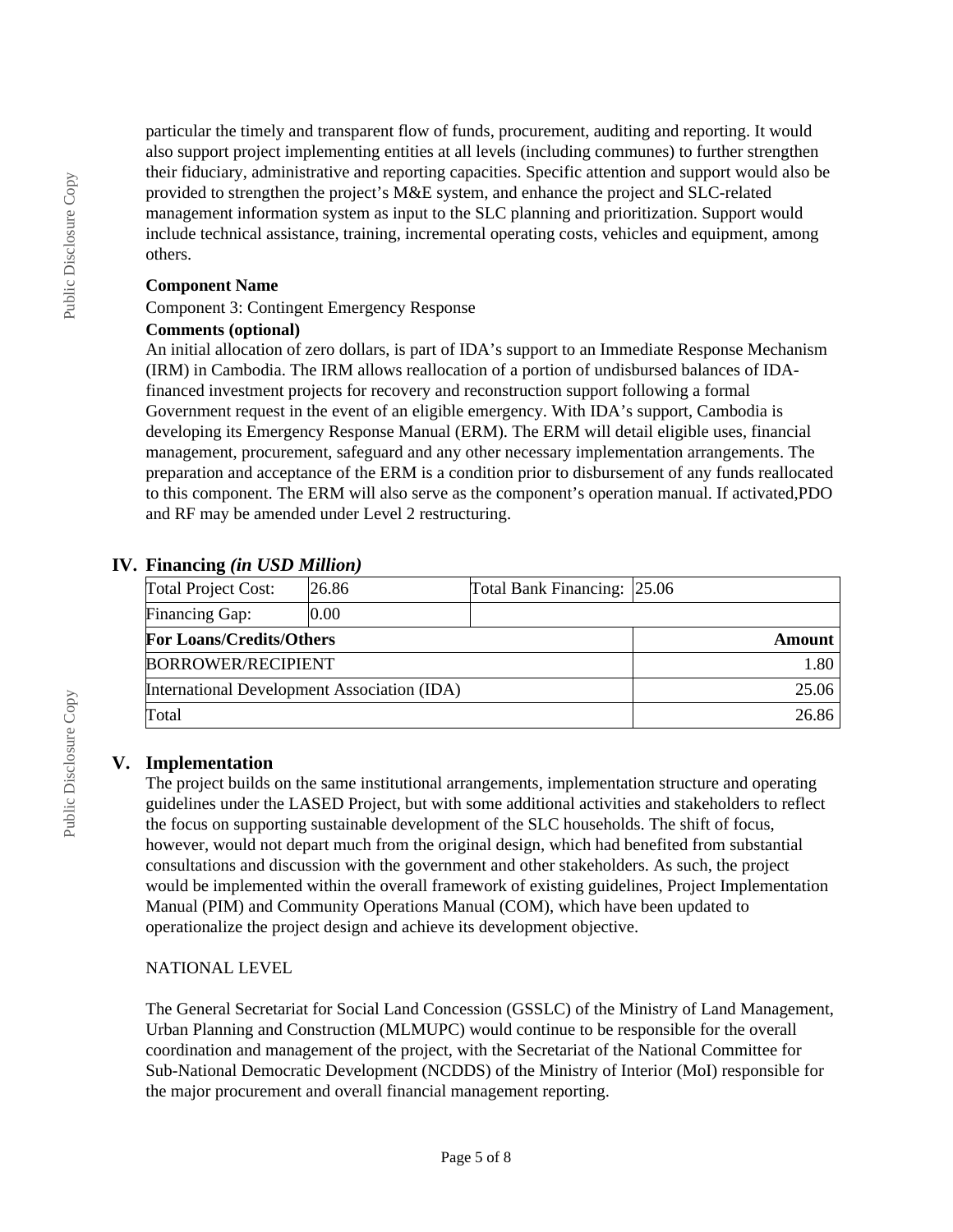With the project's focus on supporting agriculture-based livelihood systems (Component 1.3), the existing implementation arrangements would expand to include the Ministry of Agriculture, Forestry and Fisheries (MAFF) - General Directorate of Agriculture (GDA) as a new national level implementing partner. Together with their counterpart Provincial Departments of Agriculture, they would be responsible for the planning, coordination and implementation of agriculture support activities and quality assurance of goods and services that would be provided to project beneficiaries. The GDA would also be responsible for coordinating and tapping the technical expertise of other technical departments within the MAFF, including engagement and supervision of required national technical consultants to support the implementation of sub-projects. These would be complemented by third party service providers/delivery organizations (e.g., NGOs), which would be contracted for the provision of front-line support activities to help improve the livelihoods and food security situation in the SLC sites.

The distribution of tasks is organized along the ministries' and departments' technical responsibilities. In order to further strengthen an effective and efficient implementation of project activities, and address any arising issues in a timely manner, regular monthly meetings of the Project Management Team (PMT) would take place. The PMT would comprise the heads of the three main implementation partners, i.e., the LASED II Project Director (GSSLC), the LASED II Project Coordinator (NCDDS), and GDA Director General. The PMT would provide the overall guidance to the project staff and address problems and constraints, especially where coordinated action from the national level is required.

Existing institutional arrangements, such as the National Committee for Social Land Concession (NCSLC) where MRD, MLMUPC, and MoI representatives meet and discuss, would ensure a coherent financing. The project has also taken into account the existing institutional structures involved in the government's Social Land Concession Program. Within the developing deconcentration and decentralization framework of the government, the project would continue to consider ways to align with government reforms and adapt to the new institutional directives for NCDD and GSSLC that might emerge during the implementation phase.

One of the expected key challenges for timely and high quality provision of infrastructure and services is the lack of experts to prepare detailed engineering and designs, agriculture development plans, and other livelihood support, including the supervision and quality assurance of implementation activities. In response to staffing constraints on the side of the concerned government agencies, and in order to ensure timely delivery of high quality infrastructure and services, the project implementing partners at national and sub-national level would be assisted by national consultants and contracted staff, as necessary, for smooth implementation. National capacities and experiences would be supplemented and further strengthened by employment of international consultants to provide specific technical and managerial capacity building inputs.

#### SUB-NATIONAL LEVEL

At the provincial level, the respective Provincial Land Use and Allocation Committees (PLUACs), chaired by the Provincial Governors, would carry overall responsibility for implementation matters. Technical support to the implementing District Working Groups (DWGs) would be provided by LASED II Provincial Team from the provincial technical line departments. Frontline implementation would be supported by contracted third party service providers. As the project would cover two new provinces (Kampong Chhnang, and Kampong Speu), which were not part of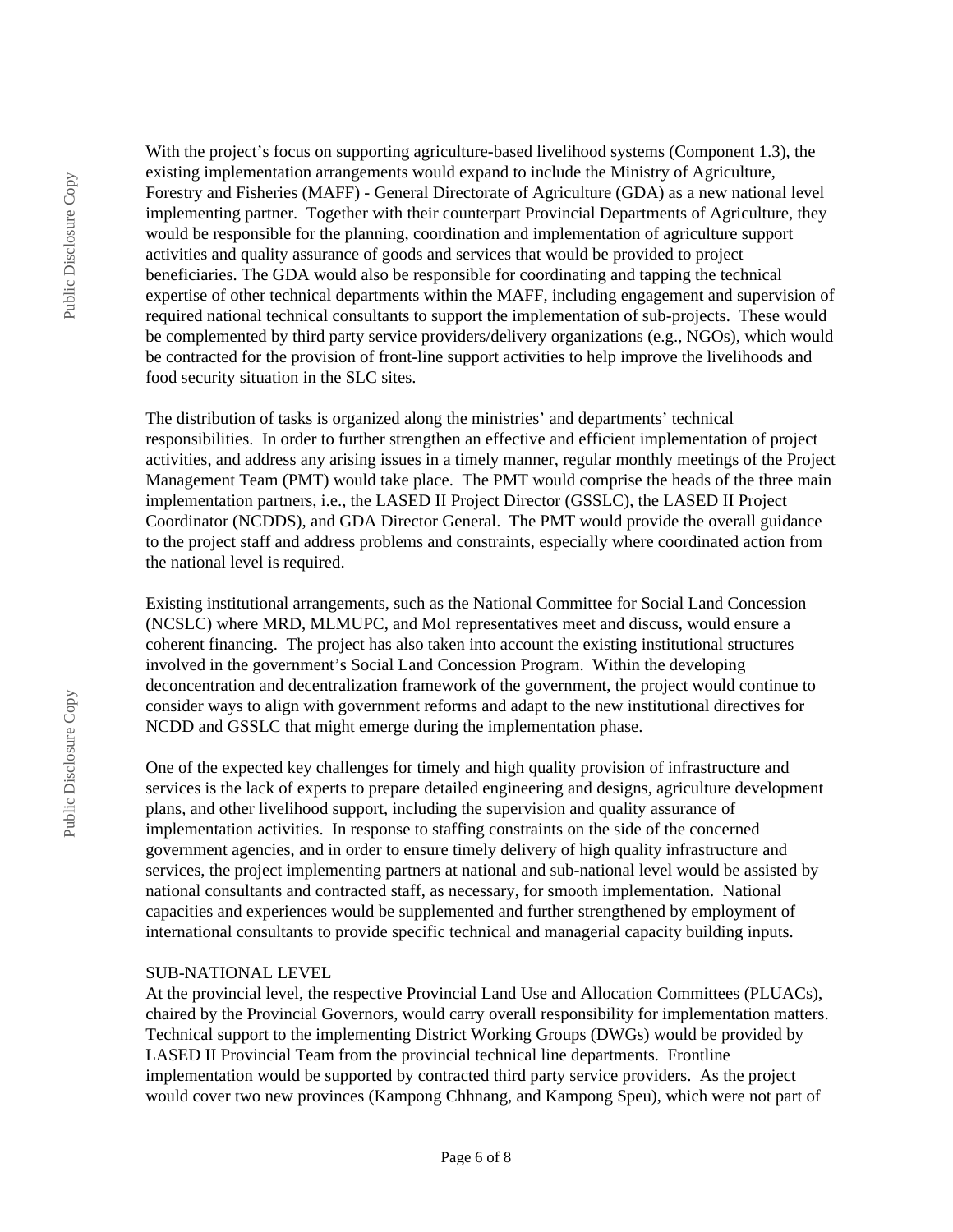the LASED Project, corresponding LASED Provincial Teams have also been established. These new teams, as well as the existing teams and other stakeholders, would receive continued capacity building and orientation on the project policies and guidelines.

The Commune Councils and communities would be responsible for procurement of infrastructure and services, in line with the Commune/Sangkat Fund PIM and the COM, respectively, and as referred to in specific provisions indicated in the LASED PIM. They would also be responsible for the sustainability (operation and maintenance) of completed infrastructure. This would be done through the establishment of infrastructure maintenance groups and the incorporation of all planned and potentially complementary (project) investments in the annual Commune Development Plans and Commune Investment Plans (CDP/CIP).

The project would continue to adopt the Civic Engagement Framework (CEF) that has been successfully tested and introduced in the LASED Project. The CEF is part of the LASED PIM Manual and describes the principles and processes for public information dissemination and disclosure, encouraging public participation, ensuring transparency, accountability, and conflict resolution.

#### COORDINATION WITH DEVELOPMENT PARTNERS

Close coordination and cooperation would be continued with Gesellschaft fuer Internationale Zusammenarbeit (GIZ) through their "Improvement of Livelihoods and Food Security Project" being implemented with the MLMUPC through GSSLC. Their technical assistance on food security and livelihood support activities in the original LASED communities would complement the project's activities, including those on improved agricultural production and nutrition. The project team would also work closely with the implementing unit in the Ministry of Rural Development (MRD) and the KfW (Kreditanstalt für Wiederaufbau or German Development Bank) in view of the complementary project funding for infrastructures in some project communities under the "Economic Infrastructure Programme to Sustain Land Reform Implementation". Coordination would focus on ensuring coherence with processes in the projects' planning and implementation.

#### **VI. Safeguard Policies (including public consultation)**

| Safeguard Policies Triggered by the Project    |   | N <sub>0</sub> |
|------------------------------------------------|---|----------------|
| Environmental Assessment OP/BP 4.01            |   |                |
| Natural Habitats OP/BP 4.04                    | x |                |
| Forests OP/BP 4.36                             | X |                |
| Pest Management OP 4.09                        |   | x              |
| Physical Cultural Resources OP/BP 4.11         | X |                |
| Indigenous Peoples OP/BP 4.10                  |   | x              |
| Involuntary Resettlement OP/BP 4.12            | x |                |
| Safety of Dams OP/BP 4.37                      | x |                |
| Projects on International Waterways OP/BP 7.50 |   | X              |
| Projects in Disputed Areas OP/BP 7.60          |   | x              |

**Comments (optional)**